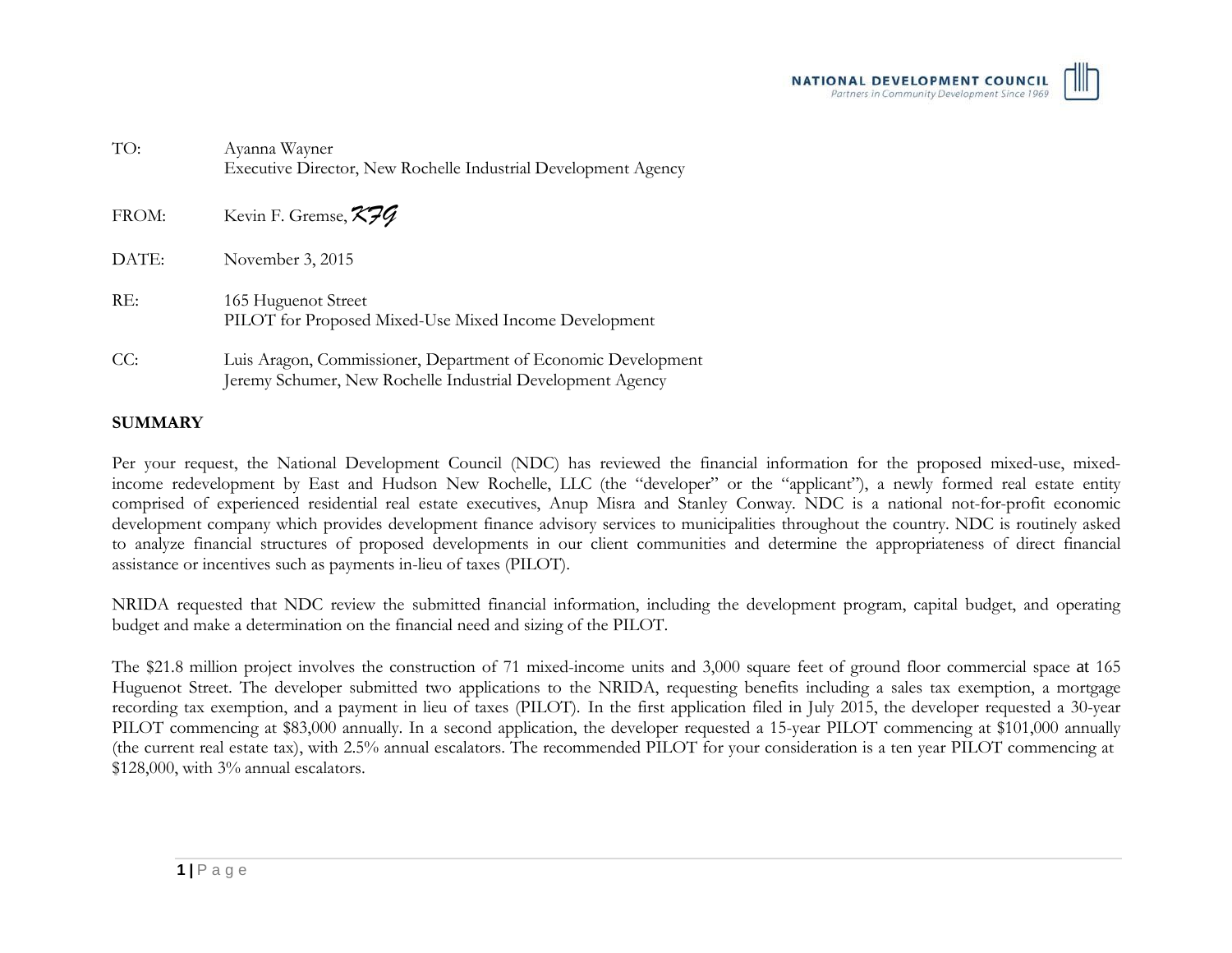**NATIONAL DEVELOPMENT COUNCIL**<br>Partners in Community Development Since 1969

The justification for and the sizing of the PILOT will be further supported based upon the following sections of this memo. These sections include summaries of the proposed development program, sources and uses, and operating pro forma.

# **PROJECT**

The developer currently has a purchase option for 165 Huguenot Street. The developer has proposed to demolish the six-story building on the property and construct 71 luxury apartments that are mostly intended for professional millennials. The program includes 84 market rate units and 7 workforce units. The workforce units will be leased at rents that are affordable to households earning less than 80% of area median income (AMI). The average market rate rent will be \$2,175 and the average workforce rent will be \$1,650. There will be 24 studios, 26 one-bedroom apartments, and 11 two-bedroom apartments. The development program will include high end finishes, extensive common area amenities for the residents, and on-site parking.

## **SOURCES AND USES**

The sources and uses for the project include the following;

| <b>USES OF FUNDS</b>                 | \$           | Per Unit  |
|--------------------------------------|--------------|-----------|
| Acquisition                          | \$2,832,000  | \$39,887  |
| <b>Construction Costs</b>            | \$15,129,004 | \$213,085 |
| Professional Fees and Soft Costs     | \$2,773,736  | \$39,067  |
| Developer Fees                       | \$760,950    | \$10,718  |
| Carry Costs                          | \$328,067    | \$4,621   |
| <b>TOTAL</b>                         | \$21,823,757 | \$307,377 |
| <b>CONSTRUCTION SOURCES OF FUNDS</b> | \$           | Per Unit  |
| Commercial Loam                      | \$12,003,067 | \$169,057 |
| JV Partner Equity                    | \$8,838,622  | \$124,488 |
| Partner Equity                       | \$982,069    | \$13,832  |
| <b>TOTAL</b>                         | \$21,823,758 | \$307,377 |

The development cost is \$21.8 million, equivalent to \$307,000 per unit. While the costs are considered somewhat high, the higher costs are attributed to the demolition cost of the existing building as well as high-end finishes and the extensive common area amenities.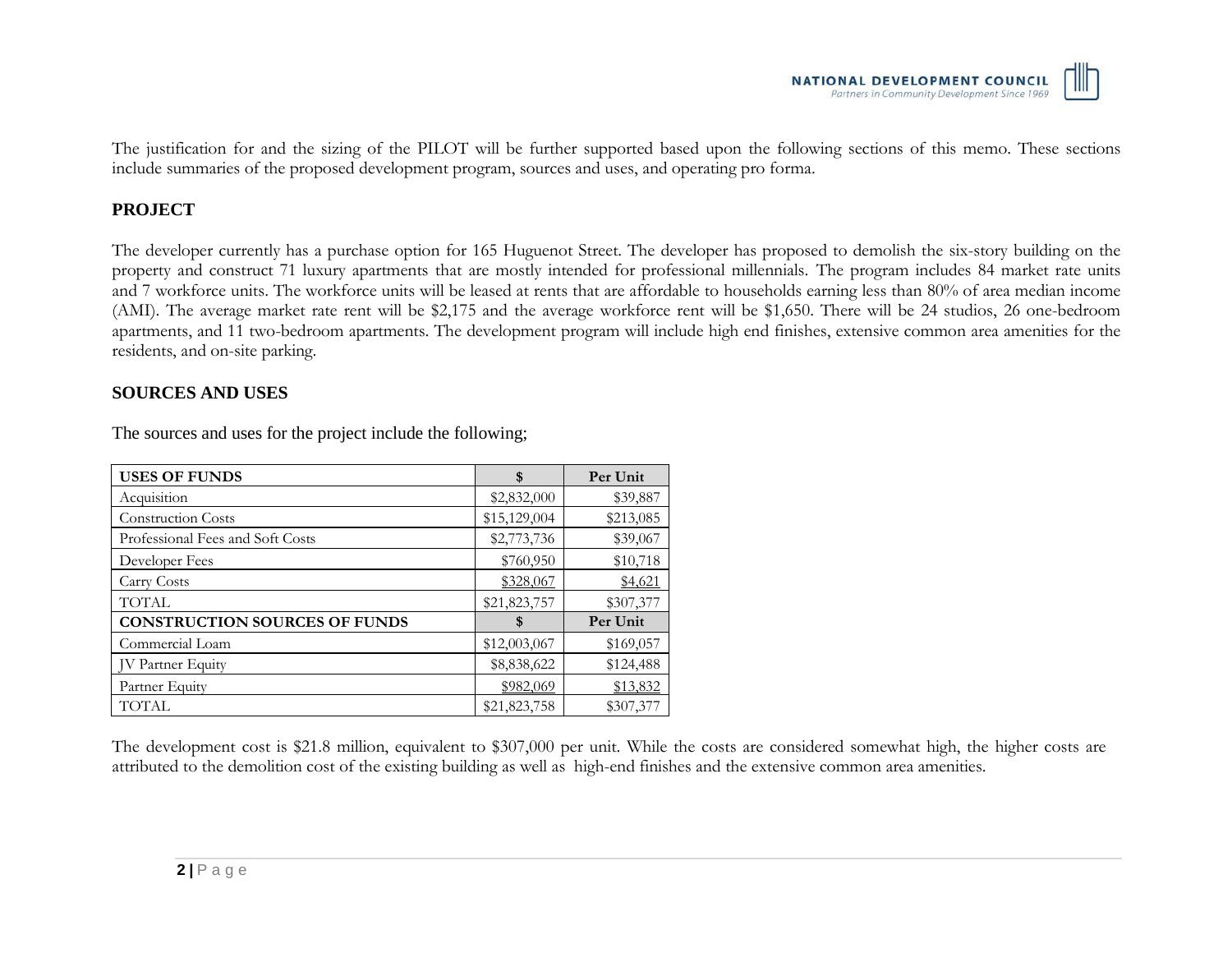The capital structure involves the use of an institutional investor who will fund the majority of equity during the construction stage. After the project achieves stabilization, the developer plans to convert the construction loan to a permanent loan based upon the stabilized income stream and take out the investor. It is expected that the permanent loan proceeds will be approximately \$19 million.

The developer reported the need to achieve a "cash on cost" ratio of 7%, defined as the stabilized net operating income (NOI) divided by project cost. While the proposed PILOT results in the cash on cost ratio falling short of the 7% targeted yield, the development with the proposed PILOT still allows the developer and investor to earn market rates of return. If the development were to be taxed at full assessment from the beginning, the developer and investor would not be able to achieve market rates of return and the development would likely not proceed.

|                                               | <b>WITHOUT PILOT</b> |           | <b>WITH PILOT</b> |               |           |           |
|-----------------------------------------------|----------------------|-----------|-------------------|---------------|-----------|-----------|
|                                               |                      |           |                   |               |           |           |
| Market Residential Income                     | \$1,680,210          | \$2,188   | avg. rent         | \$1,680,210   | \$2,188   | avg. rent |
| Affordable Residential Income                 | \$140,045            | \$1,667   | avg. rent         | \$140,045     | \$1,667   | avg. rent |
| Retail Income                                 | \$72,000             | \$24      | Sq. ft.           | \$72,000      | \$24      | Sq ft.    |
| Other Income                                  | \$97,284             |           |                   | \$97,284      |           |           |
| Less Vacancy                                  | $(\$99,477)$         |           |                   | $(\$99,477)$  |           |           |
| <b>Effective Gross Income</b>                 | \$1,890,062          |           |                   | \$1,890,062   |           |           |
| Operating Expenses Excl. of RE Taxes/PILOT    | \$319,500            | \$4,500   | per unit          | \$319,500     | \$4,500   | per unit  |
| RE Taxes/PILOT                                | \$216,701            | \$3,052   | per unit          | \$127,692     | \$1,798   | per unit  |
| Total Op Expenses                             | \$536,201            | \$7,552   |                   | \$447,192     | \$6,298   |           |
| Net Operating Income (NOI)                    | \$1,353,861          |           |                   | \$1,442,869   |           |           |
| Debt Service                                  | (\$1,196,314)        |           |                   | (\$1,196,314) |           |           |
| Cash Flow                                     | \$157,547            |           |                   | \$246,555     |           |           |
|                                               |                      |           |                   |               |           |           |
| Estimated As Complete Fair Market Value (FMV) | \$24,615,657         |           |                   | \$26,233,989  | \$369,493 |           |
| <b>Reported Project Cost</b>                  | \$21,823,757         | \$307,377 | per unit          | \$21,823,757  | \$307,377 | per unit  |
|                                               |                      |           |                   |               |           |           |
| Cash on Cost                                  | 6.20%                |           |                   | 6.61%         |           |           |
| Cash on Cash Rate of Return                   | 7.33%                |           |                   | 11.48%        |           |           |

# **OPERATING PROFORMA**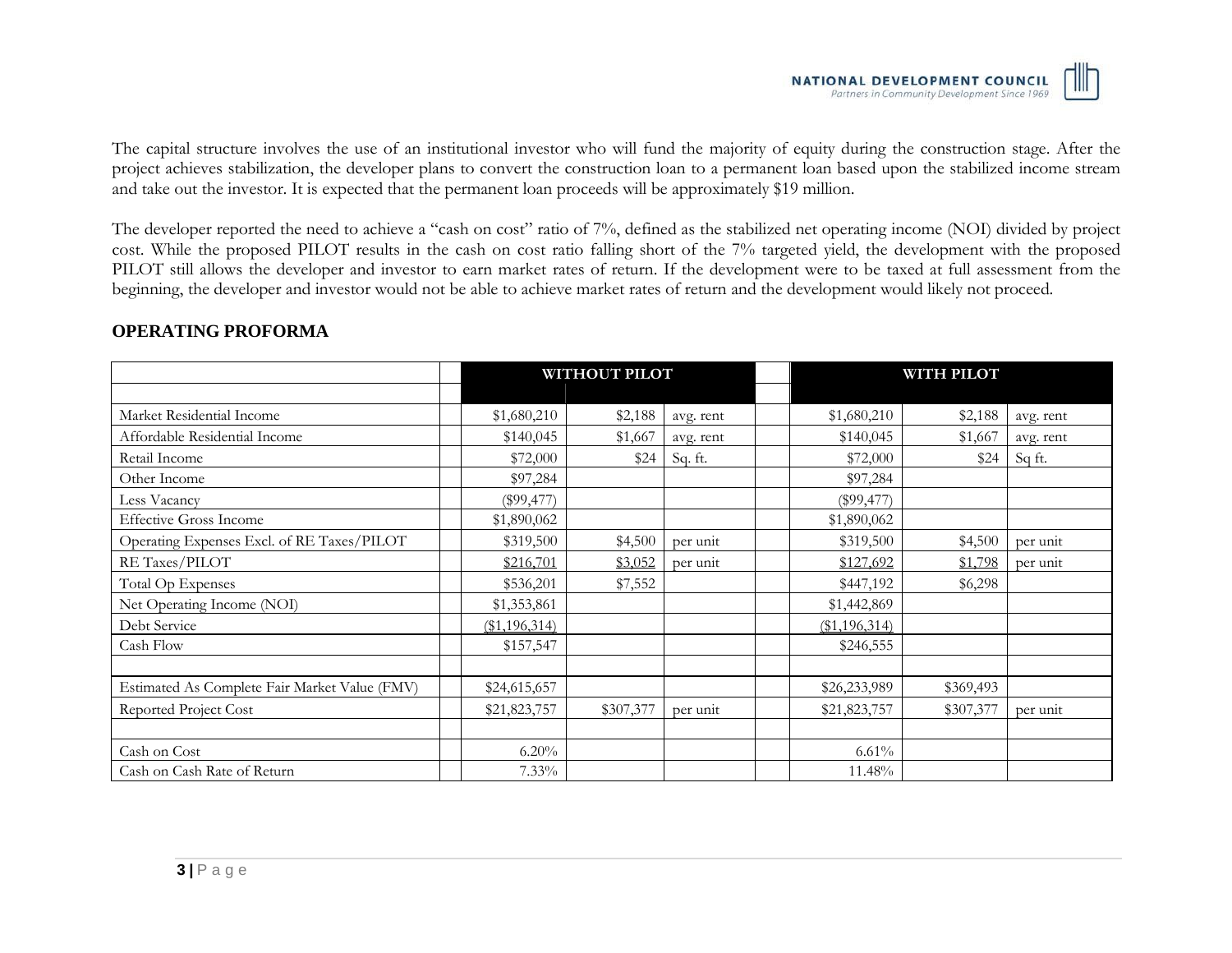

| <b>SECOND DEVELOPER REOUEST</b> |           |                |                 | <b>NRIDA COUNTER</b> |  |
|---------------------------------|-----------|----------------|-----------------|----------------------|--|
| <b>PILOT</b>                    | Escalator | <b>Savings</b> | <b>PILOT</b>    | Escalator            |  |
| Schedule                        |           |                | <b>Schedule</b> |                      |  |

| Year           | Operating<br>Year | Taxes at Full<br>Assessment | <b>PILOT</b><br>Schedule | Escalator | <b>Savings</b>  |   | <b>PILOT</b><br><b>Schedule</b> | Escalator         | <b>Savings</b>  |
|----------------|-------------------|-----------------------------|--------------------------|-----------|-----------------|---|---------------------------------|-------------------|-----------------|
|                |                   |                             |                          |           |                 |   |                                 |                   |                 |
| 1              | Constr/Stab       | \$101,142                   | \$101,142                | $0.00\%$  | \$0             |   | \$101,142                       | N/A               | \$0             |
| 2              | Constr/Stab       | \$101,142                   | \$101,142                | $0.00\%$  | \$0             |   | \$101,142                       | N/A               | \$0             |
| 3              |                   | \$225,369                   | \$103,670                | $2.50\%$  | $(\$121,698)$   | * | \$127,692                       | N/A               | $(\$97,676)$    |
| $\overline{4}$ | $\overline{2}$    | \$229,876                   | \$106,262                | $2.50\%$  | $(\$123,614)$   |   | \$131,523                       | $3.00\%$          | $(\$98,353)$    |
| 5              | 3                 | \$234,473                   | \$108,919                | $2.50\%$  | $(\$125,555)$   |   | \$135,469                       | $3.00\%$          | $(\$99,005)$    |
| 6              | 4                 | \$239,163                   | \$111,642                | $2.50\%$  | $(\$127,521)$   |   | \$139,533                       | $3.00\%$          | $(\$99,630)$    |
| 7              | 5                 | \$243,946                   | \$114,433                | $2.50\%$  | $(\$129,513)$   |   | \$143,719                       | $3.00\%$          | $(\$100,227)$   |
| 8              | 6                 | \$248,825                   | \$117,294                | $2.50\%$  | $(\$131,531)$   |   | \$148,030                       | $3.00\%$          | $(\$100,795)$   |
| 9              | 7                 | \$253,802                   | \$120,226                | $2.50\%$  | $(\$133,576)$   |   | \$152,471                       | $3.00\%$          | $(\$101,330)$   |
| 10             | 8                 | \$258,878                   | \$123,232                | $2.50\%$  | $(\$135,646)$   |   | \$157,045                       | $3.00\%$          | $(\$101,832)$   |
| 11             | 9                 | \$264,055                   | \$126,312                | $2.50\%$  | $(\$137,743)$   |   | \$161,757                       | $3.00\%$          | $(\$102,298)$   |
| 12             | 10                | \$269,336                   | \$129,470                | $2.50\%$  | $(\$139,866)$   |   | \$166,609                       | $3.00\%$          | $(\$102,727)$   |
| 13             | 11                | \$274,723                   | \$132,707                | 20.00%    | $(\$142,016)$   |   | \$274,723                       | <b>Full Taxes</b> | $\$0$           |
| 14             | 12                | \$280,217                   | \$136,025                | 20.00%    | $(\$144,193)$   |   | \$280,217                       | <b>Full Taxes</b> | \$0             |
| 15             | 13                | \$285,822                   | \$139,425                | $20.00\%$ | (\$146,397)     |   | \$285,822                       | <b>Full Taxes</b> | \$0             |
|                |                   | \$3,510,769                 | \$1,771,901              |           | $(\$1,738,868)$ |   | \$2,506,895                     |                   | $(\$1,003,873)$ |

As previously mentioned, the developer originally requested a 30-year PILOT commencing at \$83,000. This request was rejected, as the starting PILOT was less than current taxes (\$101,000) and the term of the PILOT was considered too long. The developer amended the application to request a 15-year PILOT commencing at the \$101,000, matching the current annual real estate taxes. The estimated annual real estate taxes at full assessment by the Tax Assessor is approximately \$225,000 at stabilization, the third year after acquisition of the property.

The term for the counter PILOT proposed by the NRIDA term is 12 years, including the 2-year construction and stabilization period. At stabilization in year three, the NRIDA proposed PILOT commences at \$127,692, an amount derived from the "revenue neutral" target of \$83,000 (the costs of educating four new net students), divided by 65% (representing the percentage of each tax dollar allocated to the Board of Education). The four new students were projected based upon the formulas associated with the Rutgers University study on educational impact of rental residential development.

**PROPOSED PILOT**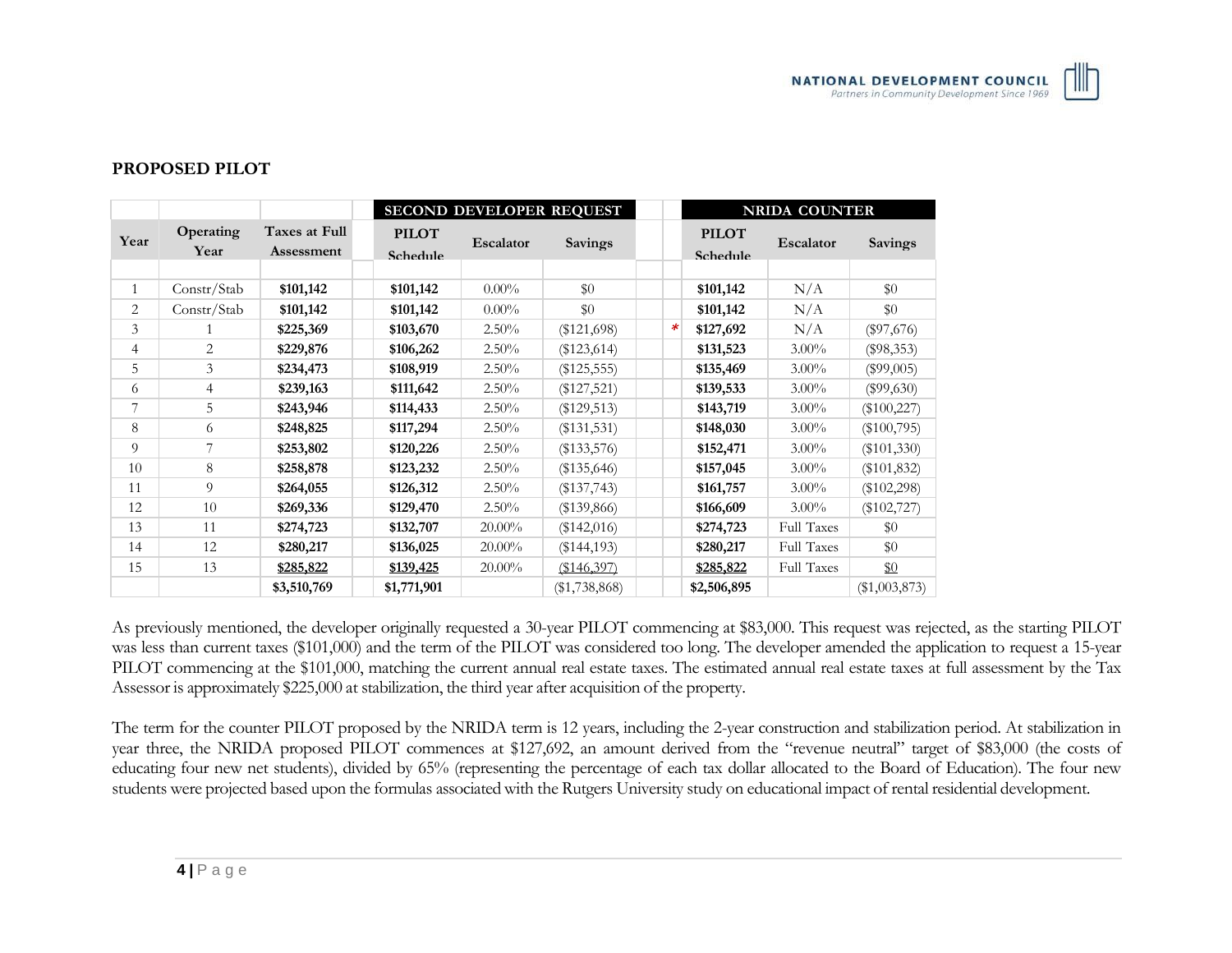

The proposed NRIDA PILOT results in \$1,003,878 in savings to the developer during the 10-year PILOT term. This NRIDA proposed schedule results in \$734,995 more in PILOT payments than what the developer requested.

The NRIDA is recommending that the PILOT be permitted to be transferred with the sale of the property if the transfer of IDA benefits conditions contained in the Resolution are met by the purchaser or assignee.

### **COST/BENEFIT ANALYSIS**

The benefits to the City and NRIDA, measured in the form of estimated incremental taxes, impact fees, IDA fee, sales tax revenue, and value of the seven affordable units, total nearly \$2.4 million over fifteen years. This is 77% greater than the costs borne by the City and IDA, or the benefits realized by the developer, in the form of tax savings through the PILOT, the mortgage recording tax exemptions, and the sales tax exemption on building materials. On a Net Present Value (NPV) basis using a discount rate of 3%, the benefits exceed the costs by a ratio of 1.12.

| Gross Benefits           | \$2,389,563 | NPV Benefits       | \$1,624,892 |
|--------------------------|-------------|--------------------|-------------|
| Gross Costs              | \$1,667,038 | 'NPV Costs         | \$1,449,912 |
| Gross Benefit/Cost Ratio | .43         | Benefit/Cost Ratio |             |

The cost and benefits are summarized in the following two worksheets.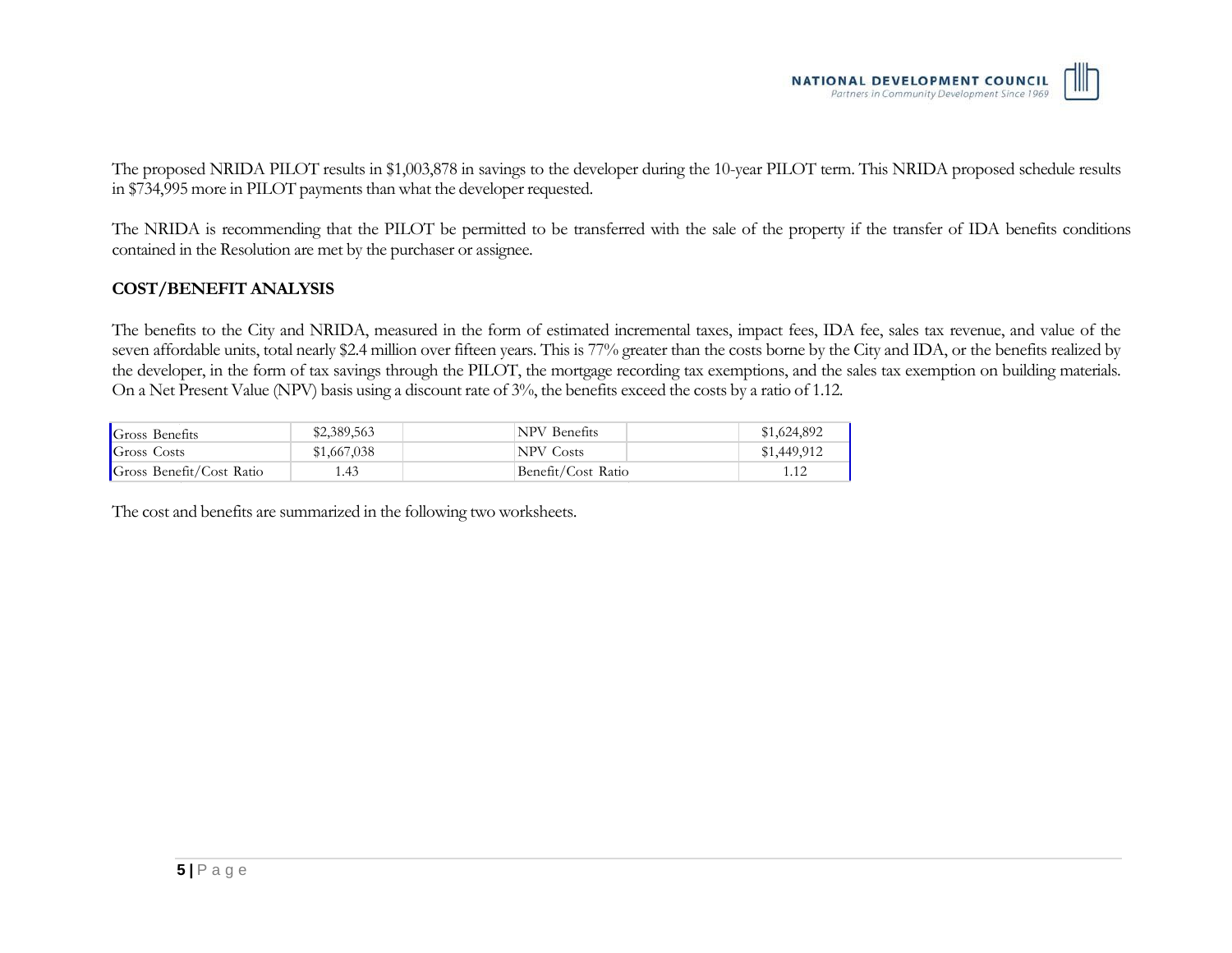

*\* Building fees, etc. during construction*

*\*\* To be confirmed*

\*\*\* Assumption of \$75,000 average household income, spending 10% of disposable income in New Rochelle, and 2.5% sales tax realized by City of New Rochelle

*\*\*\*\* Difference between the value of the development with having 10% affordable units*

| <b>Costs (Benefits to Developer)</b> |                       |                               |                                  |                       |  |  |  |
|--------------------------------------|-----------------------|-------------------------------|----------------------------------|-----------------------|--|--|--|
| Year                                 | <b>PILOT Benefits</b> | <b>Sales Tax</b><br>Exemption | <b>Mortgage Recording</b><br>Tax | <b>Total Benefits</b> |  |  |  |
| 1                                    | \$0                   | \$507,124                     | \$156,040                        | \$663,164             |  |  |  |
| $\mathbf{2}$                         | \$0                   | \$0                           | \$0                              | \$0                   |  |  |  |
| 3                                    | \$97,676              | \$0                           | \$0                              | \$97,676              |  |  |  |
| $\overline{4}$                       | \$98,353              | \$0                           | \$0                              | \$98,353              |  |  |  |
| 5                                    | \$99,005              | \$0                           | \$0                              | \$99,005              |  |  |  |
| 6                                    | \$99,630              | \$0                           | \$0                              | \$99,630              |  |  |  |
| 7                                    | \$100,227             | \$0                           | \$0                              | \$100,227             |  |  |  |
| 8                                    | \$100,795             | \$0                           | \$0                              | \$100,795             |  |  |  |
| 9                                    | \$101,330             | \$0                           | \$0                              | \$101,330             |  |  |  |
| 10                                   | \$101,832             | \$0                           | \$0                              | \$101,832             |  |  |  |
| 11                                   | \$0                   | \$0                           | \$0                              | \$0                   |  |  |  |
| 12                                   | \$0                   | \$0                           | \$0                              | \$0                   |  |  |  |
| 13                                   | \$0                   | \$0                           | \$0                              | \$0                   |  |  |  |
| 14                                   | \$0                   | \$0                           | \$0                              | \$0                   |  |  |  |
| 15                                   | \$0                   | \$0                           | \$0                              | $\underline{\$0}$     |  |  |  |
| <b>TOTAL</b>                         | \$798,848             | \$507,124                     | \$156,040                        | \$1,462,012           |  |  |  |
| NPV of Costs w 3% Discount Rate      |                       |                               |                                  | \$1,303,959           |  |  |  |